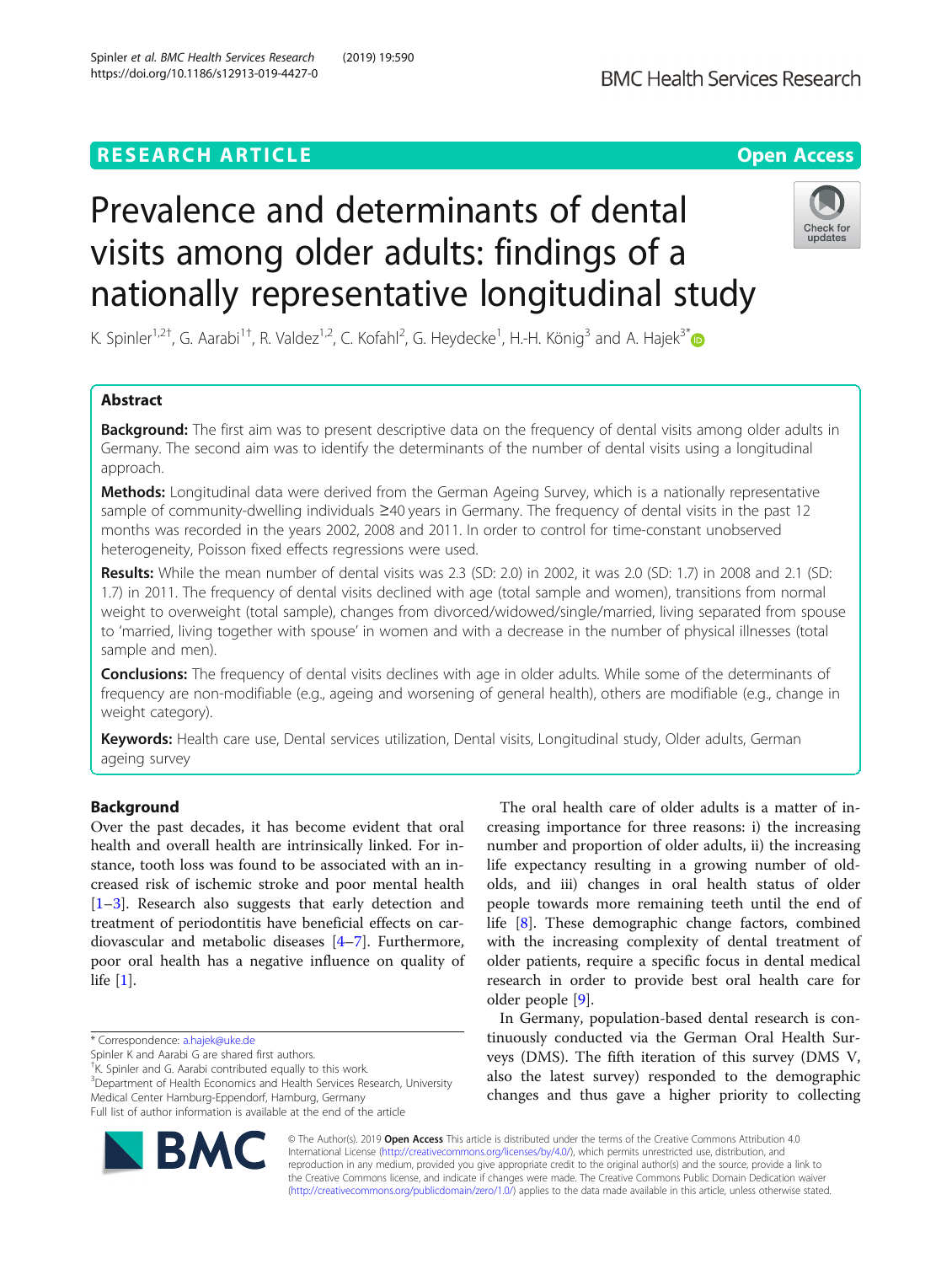data on older adults than in the previous surveys [\[8](#page-6-0)]. Not surprisingly, the data of DMS V show poorer oral health among older people (65+ years old) compared to younger participants  $(18–64 \text{ years old})$  [\[8](#page-6-0)]. However the data demonstrate a general improvement in oral health, with a significantly lower prevalence of tooth loss and periodontitis in older adults in 2016 (DMS V) than in 1997 (DMS III) [[10\]](#page-6-0). Besides personal oral hygiene and self-care, regular preventive visits to the dentist and – if necessary – dental treatments are essential to promote and maintain good oral health. The latter is supported by the results of the DMS V study, in which patients who visited a dentist for regular check-ups showed a better oral health status [\[8](#page-6-0)]. Despite the importance of regular dental visits as well as the growing usage of them, data from previous surveys of the DMS (III & IV) show that older adults are still using dental services less frequently than younger adults [\[10](#page-6-0), [11\]](#page-6-0). These results are consistent with current observations of one of Germany's biggest health care insurance providers (the BARMER Ersatzkasse), which show that 71.5% of their insured persons in total visited a dentist at least once in 2016. Older insurees (75+ years old), however, showed a significantly less frequent utilization of dental services, of under 60% [\[12](#page-6-0)]. Regular dental check-ups have a preventive effect on oral health, specifically on the development of periodontitis, and are recommended one to two times a year for adults  $[8, 13-15]$  $[8, 13-15]$  $[8, 13-15]$  $[8, 13-15]$  $[8, 13-15]$ .

Nitschke et al. showed that dental service utilization is negatively associated with age, although the utilization of other medical services increases with age [[16\]](#page-6-0). The additional influencing factors on dental service utilization included presence of acute pain symptoms, a need for prosthetic treatment, education level, and financial situation. In addition, individuals with no or less functional limitations and better mental health tended to use dental services more frequently. The reverse conclusion would be that disabilities, immobility, or symptoms of depressive disorders or dementia hinder dentist visits among older people.

We are aware of factors influencing dental service utilization, but there is a lack of longitudinal studies investigating the determinants of dental visits. Although the DMS surveys are comprehensive and the largest in Germany in previous decades, only cross-sectional studies have been conducted on this topic so far. With the present study, we are closing this gap by analyzing determinants of dental service utilization of the German Ageing Survey (DEAS) data longitudinally, which offers a better understanding about which life changes influence service utilization over time.

In the current study, longitudinal data from several waves of the DEAS were used i) to present descriptive data on the frequency of dental visits among older adults in Germany, and ii) to identify the determinants of dental service utilization in this older population group.

# Methods

# Sample

For this study, data were derived from the DEAS, which started in 1996 and is funded by the German Federal Ministry for Family Affairs, Senior Citizens, Women, and Youth (BMFSFJ). The survey is a nationwide, representative, combined cross-sectional and longitudinal study of the community-dwelling population  $\geq 40$  years in Germany, organized by the German Centre of Gerontology (DZA). Among other things, participants are asked about their employment status, health, social support, and well-being.

The sample was drawn by means of national probability sampling (i.e., a systematic random sample of individuals ≥40 years in Germany was selected). To this end, data from compulsory registration in Germany was used. First, 90 eastern and 200 western communities in Germany were selected. Second, a systematic random sample for each community was drawn via interval sampling. The data sets for this study are from the second (2002), third (2008) and fourth wave (2011) of the DEAS-survey. In the second wave, which had a response rate of 38%, 5194 individuals took part. In the third wave, which also had a response rate of 38%, 8200 individuals were interviewed. In the fourth wave (56% response rate), 4855 individuals participated. The varying number of participants can be explained by the fact that the DEAS study has a cohort-sequential design. According to Neller [[17\]](#page-6-0), these response rates correspond to response rates of other large surveys conducted in Germany. While new samples were introduced in the second and in the third wave, the fourth wave was just a panel survey (i.e., only individuals who already took part in former waves were included in the fourth wave). In the second wave, 1526 individuals from 1996 were reinterviewed while in the third wave, 6205 new participants were included and 1995 participants of the former waves were re-interviewed. The main reasons for lacking follow-up data were death, poor general health and refusal to participate. Further details are provided elsewhere  $[18]$  $[18]$ .

## Dependent variable

The number of dental visits in the preceding 12 months was used as outcome measure. In all three waves, attendance was measured as "never", "once", "2–3 times", "4–6 times", "7–12 times", or "more often" (open answer). In accordance with Bock et al. [[19\]](#page-6-0), attendance was recoded as "never" = 0; "once" = 1; "2–3 times" = 2.5; "4–6 times" = 5; "7–12 times" = 9.5; and "more often" =  $13$ .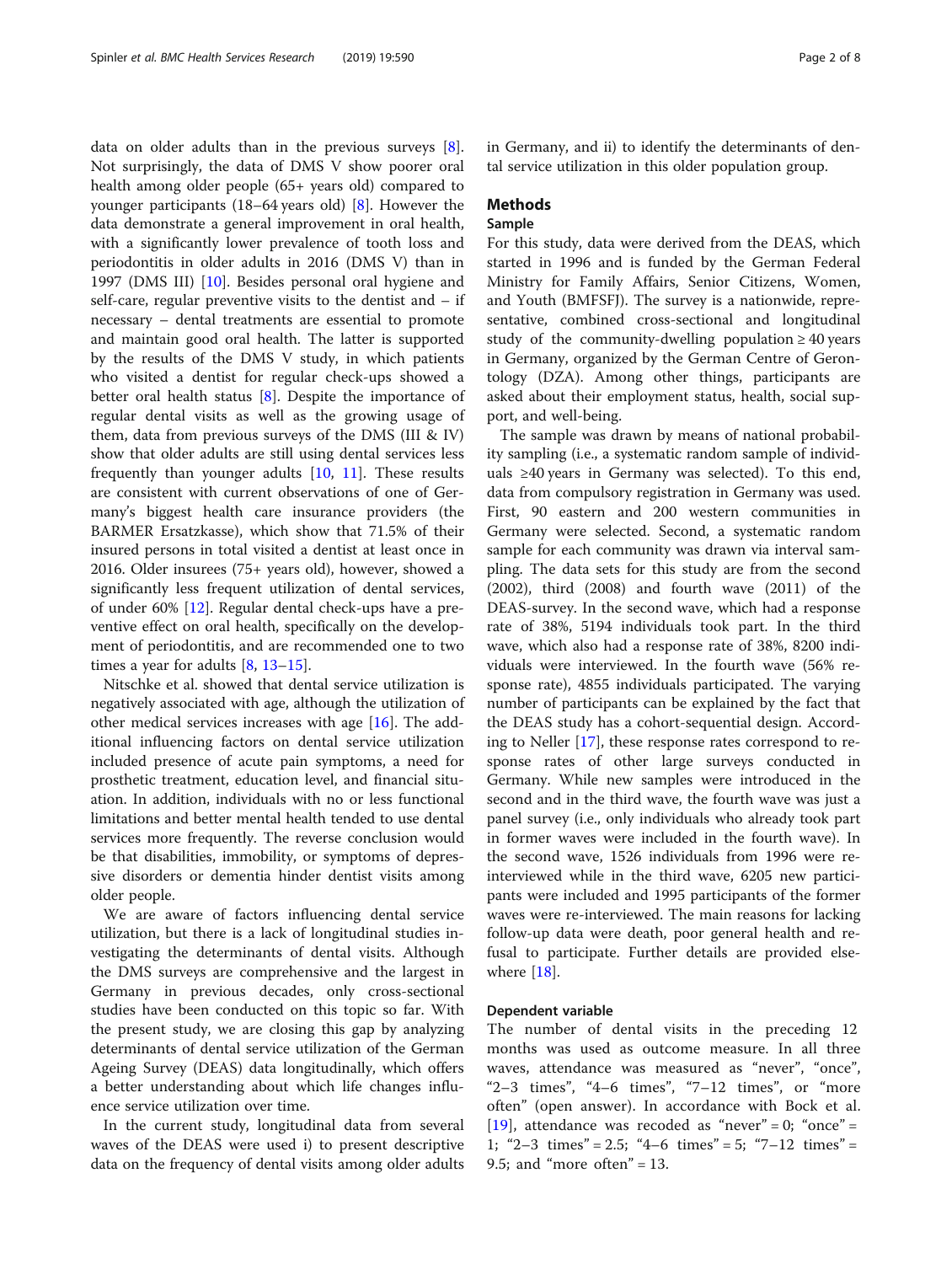# Independent variables

Based on previous studies [[16,](#page-6-0) [20](#page-6-0)–[25](#page-6-0)] and theoretical considerations, the following explanatory variables were selected: age (in years), employment status (employed; retired; other: not employed) and marital status (married, living together with spouse; other (including: single; widowed; divorced; married, living separated from spouse). Concerning marital status, the rationale for the dichotomization was to use marital status as a proxy for living alone or living with a partner. We also included the self-rated body-mass-index (BMI). BMI thresholds were classified according to the World Health Organization (WHO) parameters: underweight (BMI < 18.5 kg/m<sup>2</sup>), normal weight  $(18.5 \text{ kg/m}^2 \leq \text{BMI} < 25 \text{ kg})$ m<sup>2</sup>), overweight  $(25 \text{ kg/m}^2 \leq \text{BMI} < 30 \text{ kg/m}^2)$ , and obese (BMI  $\geq$  30 kg/m<sup>2</sup>). In addition, we included self-rated health (from  $1 = \text{very good to } 5 = \text{very bad}$ ) and the number of physical illnesses (hearing problems, ear problems; vision impairment, eye problems; bladder problems; liver or kidney problems; gall bladder; diabetes; cancer; stomach and intestinal problems; respiratory problems, asthma, shortness of breath; joint, bone, spinal or back problems; bad circulation; cardiac and circulatory disorders). Furthermore, we included depression (Center for Epidemiological Studies Depression Scale,  $CES-D \geq 18$ [[26\]](#page-6-0) and loneliness. The loneliness scale developed by Gierveld and van Tilburg [\[27](#page-6-0)] has good psychometric properties. The scale consists of six items (four levels each:  $1 =$  "strongly agree",  $2 =$  "agree",  $3 =$  "disagree" to  $4 =$  "strongly disagree"). It is a short version of the 11item De Jong Gierveld Loneliness Scale which has very good psychometric properties [[28,](#page-6-0) [29](#page-6-0)]. By averaging the scores on the six items, the scale was constructed. Higher values reflect higher perceived loneliness scores. Cronbach's alpha was .83 in our study.

## Statistical analysis

In this study, Poisson fixed effects regressions (FE regressions) were used because this regression model is suited to controlling for time-constant unobserved factors (e.g., genetic disposition) in large survey studies [[30\]](#page-6-0). Fixed effects regressions yield consistent estimates under weak assumptions  $[31]$  $[31]$ , which was supported by a Hausman test (Chi<sup>2</sup> = 39.47,  $p < .001$ ) in our study.

FE regressions solely use changes within individuals over time (e.g., changes from employment to retirement within an individual over time; e.g., from year 2002 to year 2008). For this reason, the FE estimator is also called "within estimator". This is why only timedependent variables (e.g., marital status, age, or the number of chronic illnesses) can be included in FE regressions as main effects. Time-invariant factors (factors that do not vary within individuals over time, e.g., gender or genetic disposition) cannot be included as main effects in FE regressions. Cluster-robust standard errors were computed [\[32](#page-6-0)]. The statistical significance was defined as p-value of 0.05 or smaller. Analyses were conducted using Stata 15.1 (StataCorp., College Station, Texas, USA).

# Results

## Sample characteristics

Sample characteristics for individuals included in the Poisson FE regression analysis are described in Table 1. For descriptive purposes, the time-constant variables gender and education (International Standard Classification of Education, ISCED-97 [[33\]](#page-6-0), with three categories: low  $(0-2)$ , medium  $(3-4)$ , and high  $(5-6)$  are also reported.

Among these individuals, 49.2% were female. Mean age was 62.7 years (SD: 10.9 years, ranging from 40 to 95 years). The mean number of dental visits was 2.1 (SD: 1.8). Further details are displayed in Table 1.

Table 1 Sample characteristics for individuals included in Poisson FE regression analysis ( $n = 7299$  observations – based on 3331 individuals)

|                                                                           | N/<br>Mean | %/(SD) |
|---------------------------------------------------------------------------|------------|--------|
| Gender: Female                                                            | 3594       | 49.2%  |
| Education (ISCED-97): - Low                                               | 339        | 6.3%   |
| - Middle                                                                  | 2712       | 50.7%  |
| - High                                                                    | 2304       | 43.0%  |
| Age in years                                                              | 62.7       | (10.9) |
| Marital status: Married, living together with spouse                      | 5578       | 76.4%  |
| Employment status:                                                        |            |        |
| - Employed                                                                | 2745       | 37.6%  |
| - Retired                                                                 | 3684       | 50.5%  |
| - Other: not employed                                                     | 870        | 11.9%  |
| Weight categories:                                                        |            |        |
| - Underweight                                                             | 27         | 0.4%   |
| - Normal weight                                                           | 2782       | 38.1%  |
| - Overweight                                                              | 3093       | 42.4%  |
| - Obesity                                                                 | 1397       | 19.1%  |
| Number of physical illnesses                                              | 2.3        | (1.8)  |
| Self-rated health $(1 = \text{very good to } 5 = \text{very bad})$        | 2.4        | (0.8)  |
| Absence of depression (CES-D < 18)                                        | 6876       | 94.2%  |
| Loneliness (1 = low loneliness scores to $4 =$ high<br>loneliness scores) | 1.7        | (0.5)  |
| Number of dental visits                                                   | 2.1        | (1.8)  |

Notes:  $N =$  number;  $SD =$  standard deviation. Underweight: BMI < 18.5 kg/m<sup>2</sup>, , normal weight:  $18.5 \text{ kg/m}^2 \leq \text{BMI} < 25 \text{ kg/m}^2$ , overweight:  $25 \text{ kg/m}^2 \leq \text{BMI} < 30$ kg/m<sup>2</sup>), and obese: BMI  $\geq$  30 kg/m<sup>2</sup>; CES-D = Center for Epidemiological Studies Depression Scale; Loneliness was quantified using the short version of the 11 item De Jong Gierveld Loneliness Scale. ISCED-97 was used to quantify education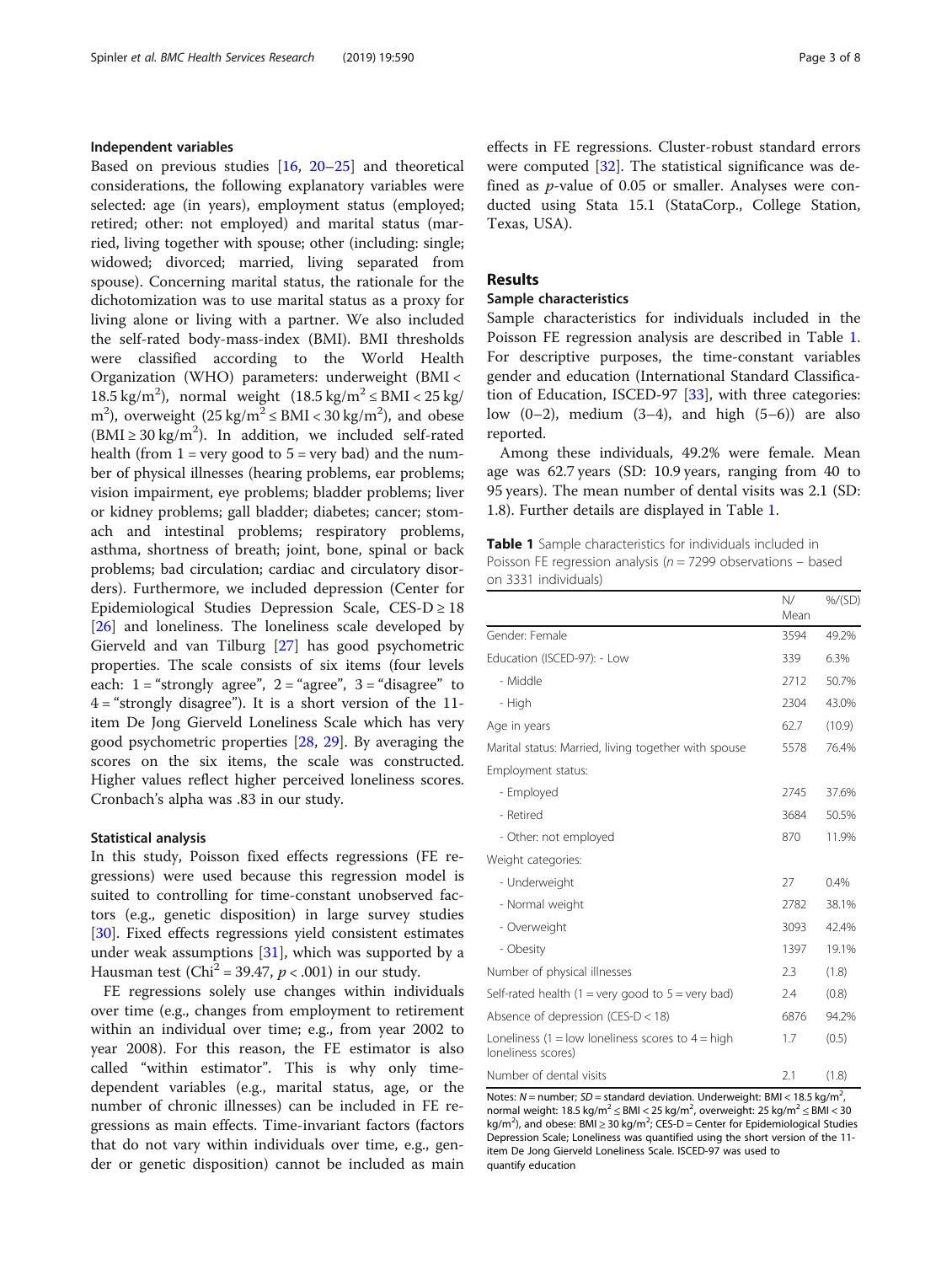## Regression analysis

The results of the Poisson FE regression analyses are summarized in Table [2.](#page-4-0) The frequency of dental visits decreased with age (total sample  $[\beta = -.01, p < .001]$ , was lower among women  $[β = -.02, p < .001]$ ), and decreased with transitions from normal weight to overweight (total sample  $[\beta = -.09, p < .05]$ . The frequency of dental visits also decreased with changes from divorced/widowed/single/married, living separated from spouse to 'married, living together with spouse' (women [β = .28,  $p < .01$ ]), and finally with a decrease in the number of physical illnesses (total sample  $[\beta = .03, p < .05]$  and men  $[\beta = .03, p < .05]$ ). Other explanatory variables were not significantly associated with the outcome measure.

## **Discussion**

The main finding of this study was that the frequency of dental visits declined with increasing age in the total sample and in women, transitions from normal weight to overweight in the total sample, a decrease in the number of physical illnesses in the total sample and in men. Furthermore, the frequency of dental visits increased with changes from 'married, living together with spouse' to another marital status (in women only).

While previous cross-sectional studies found that older adults utilize dental services less often than younger adults, our longitudinal study extends this knowledge by finding that the frequency of dental service utilization declines with rising age. Nitschke et al. found these crosssectional results for Switzerland, the DMS III – V and others for Germany, and Wall and Brown had observed similar utilization among the elderly in the USA [[8,](#page-6-0) [11,](#page-6-0) [16](#page-6-0), [34](#page-6-0)]. Our finding adds validity to older adults' higher risk to underutilize dental services compared to younger age groups. Underutilization means, that adults visit the dentist less than one to two times a year  $[13-15]$  $[13-15]$  $[13-15]$  $[13-15]$ . The present results show that not only interindividual but also intraindividual explanations are needed to describe dental service utilization in older age.

A further intraindividual change that was observed concerns BMI, whereby those who shifted from normal- to overweight visited the dentist less often. It is known that obesity is a strong risk factor for a number of chronic diseases e.g. cardiovascular diseases, diabetes and chronic back pain [[35](#page-6-0)]. Underlining our results, Holm-Petersen et al. proposed that, with rising number of obesity-related diseases, the patients' focus shifts to general medical appointments rather than dental visits [\[23](#page-6-0)]. A high BMI is additionally associated with unhealthy nutrition, which is linked to diabetes, a higher risk of oral diseases and lower self–care behavior [[36](#page-6-0)–[39\]](#page-6-0). Furthermore, a recent study demonstrated the correlation between self-care/self-efficacy, diabetes and oral health behavior. Low self-care/selfefficacy can negatively influence both oral health behavior and the frequency of dental visits [[40](#page-6-0)]. Although these high-risk patients present an increased need for dental treatment, our data suggests that they visit the dentist less

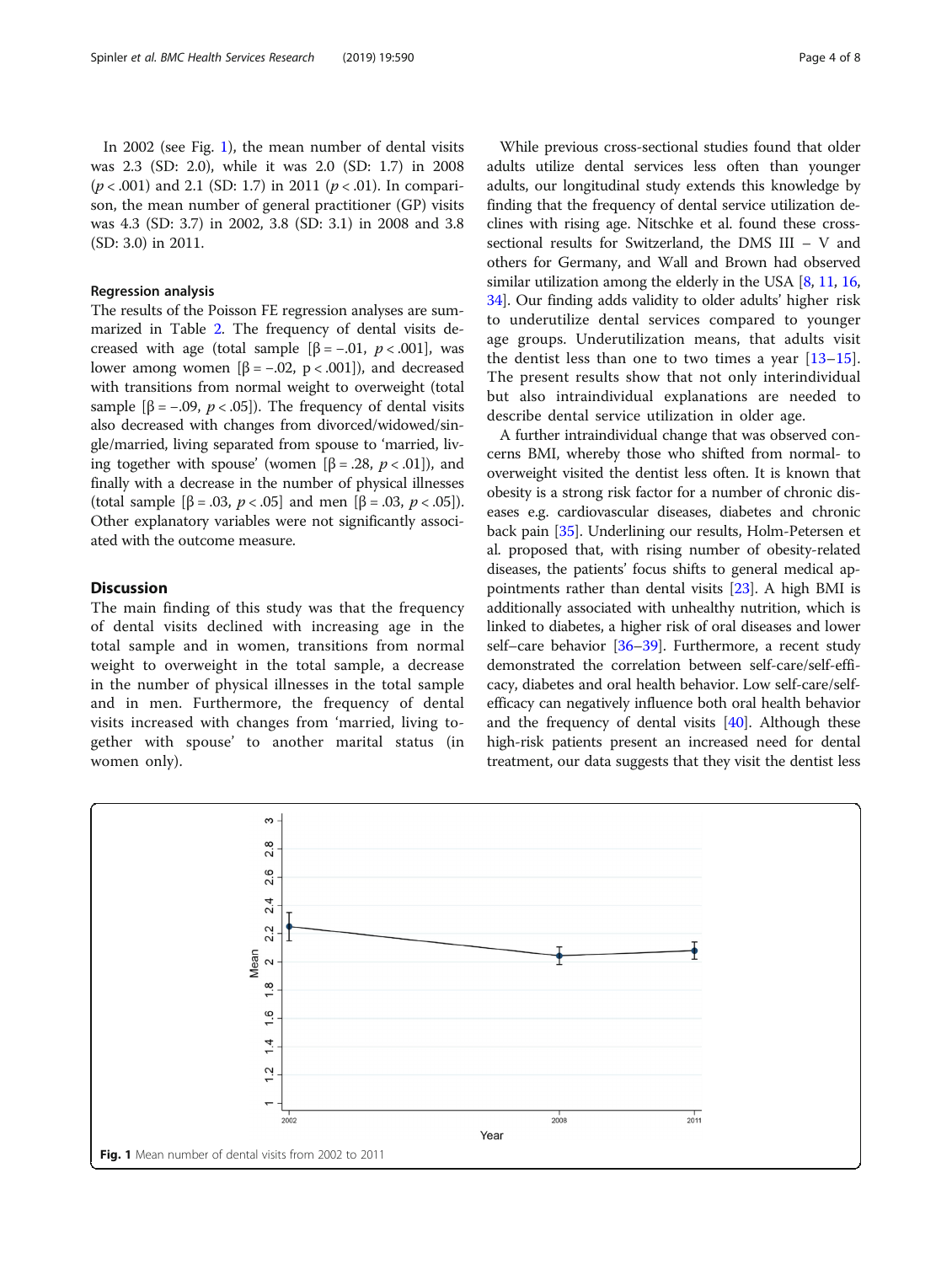## <span id="page-4-0"></span>Table 2 Determinants of dental visits

Outcome measure: Frequency of dental visits in the

| Independent Variables                                                                                                                                   | Outcome measure. Frequency or dental visits in the<br>preceding 12 months |          |            |
|---------------------------------------------------------------------------------------------------------------------------------------------------------|---------------------------------------------------------------------------|----------|------------|
|                                                                                                                                                         | Total sample                                                              | Men      | Women      |
| Age                                                                                                                                                     | $-0.01***$                                                                | $-0.01$  | $-0.02***$ |
|                                                                                                                                                         | (0.00)                                                                    | (0.01)   | (0.01)     |
| Marital status (Reference category: Married, living together with spouse):<br>Other (Singles; Widowed; Divorced; Married, living separated from spouse) | $0.14+$                                                                   | $-0.01$  | $0.28**$   |
|                                                                                                                                                         | (0.08)                                                                    | (0.13)   | (0.11)     |
| Employment status (Reference category: Employed): - Retired                                                                                             | $-0.07$                                                                   | $-0.11$  | $-0.05$    |
|                                                                                                                                                         | (0.05)                                                                    | (0.08)   | (0.08)     |
| - Other: not employed                                                                                                                                   | $-0.03$                                                                   | 0.06     | $-0.08$    |
|                                                                                                                                                         | (0.05)                                                                    | (0.08)   | (0.07)     |
| Weight categories (Reference category: Normal weight): - Underweight                                                                                    | $-0.30$                                                                   | $-0.04$  | $-0.36$    |
|                                                                                                                                                         | (0.31)                                                                    | (0.46)   | (0.38)     |
| - Overweight                                                                                                                                            | $-0.09*$                                                                  | $-0.12+$ | $-0.06$    |
|                                                                                                                                                         | (0.05)                                                                    | (0.07)   | (0.06)     |
| - Obesity                                                                                                                                               | $-0.08$                                                                   | $-0.17$  | 0.01       |
|                                                                                                                                                         | (0.08)                                                                    | (0.11)   | (0.11)     |
| Number of physical illnesses                                                                                                                            | $0.03*$                                                                   | $0.03*$  | 0.03       |
|                                                                                                                                                         | (0.01)                                                                    | (0.02)   | (0.02)     |
| Self-rated health (1 = very good to $5$ = very bad)                                                                                                     | $-0.02$                                                                   | $-0.00$  | $-0.03$    |
|                                                                                                                                                         | (0.02)                                                                    | (0.03)   | (0.03)     |
| Presence of depression (Reference category: Absence of depression) (CES-D ≥ 18)                                                                         | $-0.08$                                                                   | $-0.09$  | $-0.09$    |
|                                                                                                                                                         | (0.06)                                                                    | (0.09)   | (0.07)     |
| Loneliness (1 = low loneliness scores to $4 =$ high loneliness scores)                                                                                  | $-0.04$                                                                   | $-0.05$  | $-0.02$    |
|                                                                                                                                                         | (0.04)                                                                    | (0.05)   | (0.05)     |
| Observations                                                                                                                                            | 7299                                                                      | 3705     | 3594       |
| Individuals                                                                                                                                             | 3331                                                                      | 1688     | 1643       |

Results of Poisson FE regressions

Beta coefficients were reported; cluster robust standard errors in parentheses; \*\*\*  $p < 0.001$ , \*  $p < 0.01$ , \*  $p < 0.05$ , +  $p < 0.10$ ; Underweight: BMI < 18.5 kg/m<sup>2</sup>, , normal weight: 18.5 kg/m<sup>2</sup>  $\leq$  BMI < 25 kg/m<sup>2</sup>, overweight: 25 kg/m<sup>2</sup>  $\leq$  BMI < 30 kg/m<sup>2</sup>), and obese: BMI  $\geq$  30 kg/m<sup>2</sup>; CES-D = Center for Epidemiological Studies Depression Scale; Loneliness was quantified using the short version of the 11-item De Jong Gierveld Loneliness Scale

often. It may be assumed, that some patients will not go to the dentist simply because they do not experience pain or other noticeable symptoms [[41\]](#page-6-0).

Women in our study used dental services more frequently after experiencing a change in marital status from 'married, living together with spouse' to another marital status. Previous research indicated that different marital statuses or changes in marital statuses can have both healing or detrimental effects on general health and influence individuals' health behavior [[42](#page-6-0)–[45](#page-6-0)]. Published data further show that changes of the marital status can have more influence on an individual's health and health service use than a stable marital status. The greatest impact can be seen in persons who are newly widowed or newly divorced [[43\]](#page-6-0). However, the direction in which changes in marital status influences health care visits is controversial [[46](#page-6-0)–[49](#page-7-0)], due to the myriad of reasons for

changes in marital status. One interpretation of our results is based on the assumption that a significant proportion of widows may have spent a long period of time as the family caregiver for their dependent husbands until their husband's death. It is well known that family caregiver (mostly women) can be very absorbed and bur-dened by the care they provide, often for years [[50,](#page-7-0) [51](#page-7-0)]. Therefore, it is not unlikely that widows become more self-aware and invest more time in self-care after this period. Overall, however, little is known about the influence of changes of the marital status in relation to dental service use. Further research is needed to clarify this.

In accordance with a recent study by Hajek et al., which focuses on health care utilization in general, we observe a correlation between a rising number of illnesses and an increase of dental service utilization [\[52](#page-7-0)]. It seems plausible that a rising number of illnesses may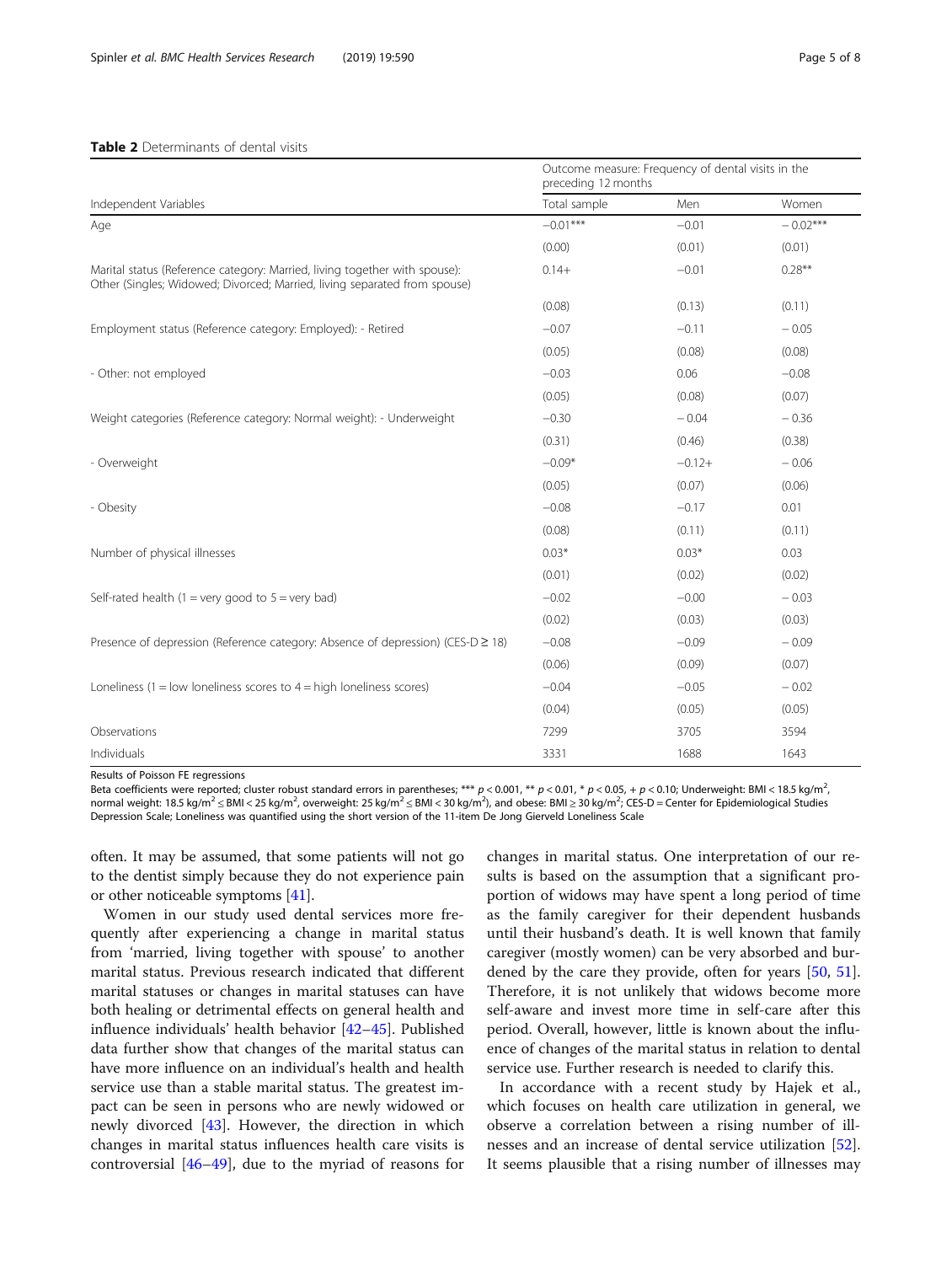lead to an increase of illness-related symptoms. Patients therefore try to counter this need inter alia by more dentist visits.

After analyzing the study results, we assume that insufficient utilization of dental services with rising age is the result of an accumulation of risk factors. Therefore, the combination of changes in age, general health status and weight must be addressed altogether and cannot be considered separately.

## Strengths and limitations

While there are some studies addressing the prevalence of dental visits in Germany, there is a lack of studies investigating the general determinants of dental visits longitudinally using intra-individual variation. This is the first study that has illustrated the prevalence of dental visits among older adults in Germany and has identified general determinants of dental visits using a longitudinal approach. The problem of time-constant unobserved heterogeneity, which is a main challenge in large survey studies, was reduced by using FE regressions. In the same vein, it is sometimes perceived as a shortcoming of the FE strategy that time-constant factors cannot be included as main effects in the regression model. However, as already argued by Brüderl and Ludwig [[30\]](#page-6-0), this is a key strength of the FE estimator because, for example, genetic differences between individuals do not bias the estimates. In large survey studies, it is almost impossible to include this potential confounder. The widely acknowledged nationally representative DEAS study was conducted including well-validated instruments (e.g., CES-D).

Some limitations are worth acknowledging: A small sample selection bias has been observed in the DEAS study. This means that the participation rate tends to be lower, for example, in the oldest old. Oral health-related variables, like e.g. DMF(T) Index (Decayed/Missing/ Filled Teeth), PBI (Papillary Bleeding Index) and API (Approximal Plaque Index), are missing in the DEAS study. These would have provided information about the oral health of individuals and given greater insight into their use of routine dental check-ups for example [\[53](#page-7-0)]. The frequency of dental visits in the past 12 months was used. Hence, the possibility of a small recall bias cannot be dismissed. However, a 12 months period is in accordance with previous recommendations [[54](#page-7-0)]. We cannot distinguish between therapeutic and preventive dental visits. Therefore, for example, while therapeutic visits might have increased, preventive visits might have decreased (or vice versa). Furthermore, self-rated BMI was used. Although self-reported height and weight data were shown to be valid for identifying relationships in epidemiological studies [\[55\]](#page-7-0), it cannot be dismissed that some people slightly overestimated height and

underestimated weight. Since the Poisson fixed effects regression that was employed in our study uses changes within individuals over time rather than absolute BMI values, major effects on the results resulting from slight inaccuracies of weight and height absolute values are unlikely.

# Conclusion

The frequency of dental visits in older adults is determined by increasing age and several other determinants, some of which are non-modifiable (e.g., ageing) and others that are modifiable (e.g., change in weight category). Aging with all its combined factors and linked changes can be seen as a risk factor for low dental service utilization. The impeding circumstances which are adding on with rising age and which are changing the utilization behavior need to be addressed additionally and specifically. There is a need for greater awareness of older persons' oral health needs and prevention programs that focus especially on these needs.

#### Acknowledgements

Not applicable.

#### Authors' contributions

KS Review of literature and writing of the introduction and discussion, interpretation and explanation for the observed results, preparing of the manuscript. GA Writing of the introduction and discussion, provided valuable feedback about dentistry-related topics, preparing of the manuscript. RBV Review of literature and writing of the introduction and discussion, interpretation and explanation for the observed results, preparing of the manuscript. CK Provided valuable feedback for the manuscript in general, preparing of the manuscript. GH Provided valuable feedback for the manuscript in general, preparing of the manuscript. HHK: Provided valuable feedback for the manuscript in general, preparing of the manuscript. AH Design and concept of analyses, writing, preparation of data, statistical analysis and interpretation of data, preparing of the manuscript. All authors critically reviewed the manuscript, provided significant editing of the article and approved the final manuscript.

## Funding

None.

#### Availability of data and materials

The data used in this study are third-party data. The anonymized data sets of the DEAS (1996, 2002, 2008, 2011, and 2014) are available for secondary analysis. The data has been made available to scientists at universities and research institutes exclusively for scientific purposes. The use of data is subject to written data protection agreements. Microdata of the German Ageing Survey (DEAS) is available free of charge to scientific researchers for nonprofitable purposes. The FDZ-DZA provides access and support to scholars interested in using DEAS for their research. However, for reasons of data protection, signing a data distribution contract is required before data can be obtained. Please see for further Information (data distribution contract): <https://www.dza.de/en/fdz/german-ageing-survey/access-to-deas-data.html>

#### Ethics approval and consent to participate

Please note that an ethical statement for the DEAS study was not necessary because criteria for the need of an ethical statement was not met (risk for the respondents, lack of information about the aims of the study, examination of patients).

Prior to the interview, written informed consent was given by all participants of the study.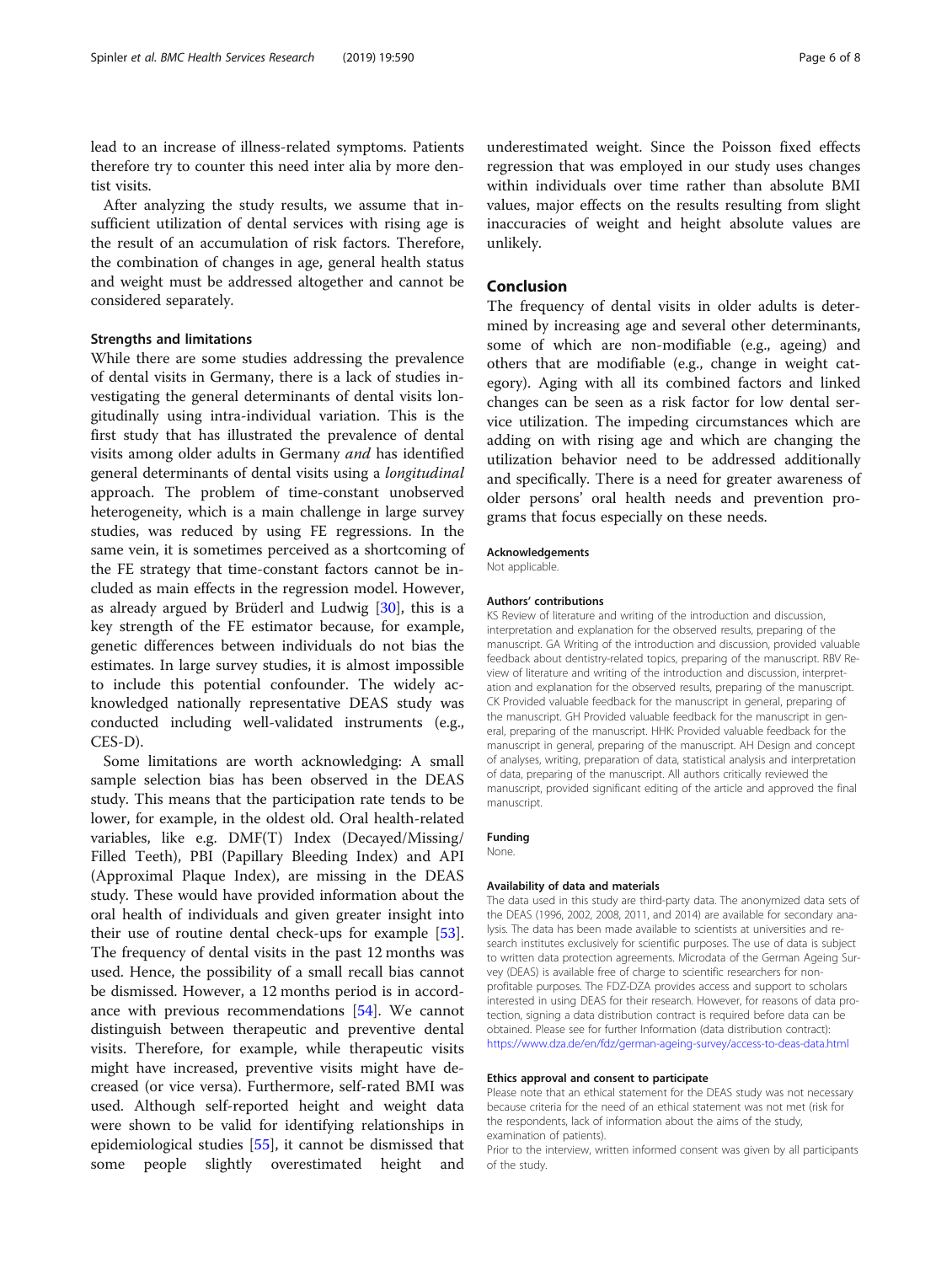#### <span id="page-6-0"></span>Consent for publication

Not applicable.

#### Competing interests

The authors declare that they have no competing interests.

#### Author details

<sup>1</sup>Department of Prosthetic Dentistry, Center for Dental and Oral Medicine, University Medical Center Hamburg-Eppendorf, Hamburg, Germany. 2 Institute of Medical Sociology, Center of Psychosocial Medicine, University Medical Center Hamburg-Eppendorf, Hamburg, Germany. <sup>3</sup>Department of Health Economics and Health Services Research, University Medical Center Hamburg-Eppendorf, Hamburg, Germany.

## Received: 28 March 2019 Accepted: 12 August 2019 Published online: 20 August 2019

#### References

- Petersen PE, Yamamoto T. Improving the oral health of older people: the approach of the WHO global Oral health Programme. Community Dent Oral Epidemiol. 2005;33(2):81–92.
- 2. Joshipura KJ, Hung HC, Rimm EB, Willett WC, Ascherio A. Periodontal disease, tooth loss, and incidence of ischemic stroke. Stroke. 2003;34(1): 47–52.
- 3. Schou L: Oral health, Oral health care, and oral health promotion among older adults: social and behavioral dimensions. In: Disease Prevention and Oral Health Promotion. Edn. Edited by L.K. C, gift HC. Copenhagen: Munksgaard; 1995.
- 4. Glaeske E. Zahnmedizinische Versorgung, Prävention, chronic care, altersassoziierte und altersbedingte Erkrankungen. Dtsch Med Wochenschr. 2012;137:A87.
- 5. Aarabi G, Schnabel RB, Heydecke G, Seedorf U. Potential Impact of Oral Inflammations on Cardiac Functions and Atrial Fibrillation. Biomolecules. 2018;8(3):66.
- 6. Aarabi G, Heydecke G, Seedorf U. Roles of Oral Infections in the Pathomechanism of Atherosclerosis. Int J Mol Sci. 2018;19(7):1978.
- 7. Aarabi G, Eberhard J, Reissmann DR, Heydecke G, Seedorf U. Interaction between periodontal disease and atherosclerotic vascular disease--fact or fiction? Atherosclerosis. 2015;241(2):555–60.
- 8. Rainer Jordan A: Fünfte deutsche Mundgesundheitsstudie (DMS V). In: Institut der Deutschen Zahnärzte; 2016.
- 9. Al-Nawas B, Grötz KA. Risikopatienten in der zahnärztlichen praxis: Demografie und medizinischer Fortschritt. Bundesgesundheitsblatt. 2011;9- 10:1066–72.
- 10. Micheelis W, Reich E: Dritte Deutsche Mundgesundheitsstudie (DMS III). Ergebnisse, Trends und Problemanalysen auf der Grundlage bevölkerungsrepräsentativer Stichproben in Deutschland 1997; 1997.
- 11. Michaelis W, Schiffner U: Vierte Deutsche Mundgesundheitsstudie (DMS IV). In., vol. 4: Institut der Deutschen Zahnärzte; 2006.
- 12. Raedel M, Bohm S, Priess HW, Walter M: Zahnreport 2018: Schriftenreihe zur Gesundheitsanalyse. In., vol. 8. Berlin: Barmer; 2018: 32.
- 13. Eguchi T, Tada M, Shiratori T, Imai M, Onose Y, Suzuki S, Satou R, Ishizuka Y, Sugihara N. Factors associated with undergoing regular dental check-ups in healthy elderly individuals. Bull Tokyo Dent Coll. 2018;59(4):229–36.
- 14. Bonusheft [\[https://www.kzbv.de/bonusheft.39.de.html](https://www.kzbv.de/bonusheft.39.de.html)].
- 15. Bundeszahnärztekammer, Deutsche Gesellschaft für Zahn- M-uK: Professionelle Zahnreinigung (PZR). In: Patienteninformation vol. 2. Berlin: Bundeszahnärztekammer Deutsche Gesellschaft für Zahn-, Mund- und Kieferheilkunde; 2013
- 16. Nitschke I, Stillhart AA, Kunze J. Zur Inanspruchnahme zahnmedizinischer Dienstleistungen im Alter. Swiss Dent J. 2015;125(4):475–90.
- 17. Neller K: Kooperation und Verweigerung. Eine Non-Response-Studie ZUMA Nachrichten 2005, 29(57):9–36.
- 18. Klaus D, Engstler H, Mahne K, Wolff JK, Simonson J, Wurm S, Tesch-Römer C. Cohort profile: the German ageing survey (DEAS). Int J Epidemiol. 2017:1–8.
- 19. Bock JO, Hajek A, König HH. The longitudinal association between psychological factors and health care use. Health Serv Res. 2018;53(2): 1065–91.
- 20. Lundgren M, Osterberg T, Emilson G, Steen B. Oral complaints and utilization of dental services in relation to general health factors in a 88 year-old Swedish population. Gerodontology. 1995;12(12):81–8.
- 21. Bahramian H, Mohebbi SZ, Khami MR, Asadi-Lari M, Shamshiri AR, Hessari H. Psychosocial determinants of dental service utilization among adults: results from a population-based survey (urban HEART-2) in Tehran, Iran. Eur J Dent. 2015;9(4):542–50.
- 22. Niesten D, van Mourik K, van der Sanden W. The impact of frailty on oral care behavior of older people: a qualitative study. BMC Oral Health. 2013;13:61.
- 23. Holm-Pedersen P, Vigild M, Nitschke I, Berkey DB. Dental care for aging populations in Denmark, Sweden, Norway, United Kingdom, and Germany. J Dent Educ. 2005;69(9):987–97.
- 24. Brothwell DJ, Jay M, Schonwetter DJ. Dental service utilization by independently dwelling older adults in Manitoba, Canada. J Can Dent Assoc. 2008;74(2):161–161f.
- 25. Reda SF, Reda SM, Thomson WM, Schwendicke F. Inequality in utilization of dental services: a systematic review and meta-analysis. Am J Public Health. 2018;108(2):e1–7.
- 26. Radloff LS. The CES-D scale a self-report depression scale for research in the general population. Appl Psychol Meas. 1977;1(3):385–401.
- 27. Gierveld JDJ, Van Tilburg T. The De Jong Gierveld short scales for emotional and social loneliness: tested on data from 7 countries in the UN generations and gender surveys. Eur J Ageing. 2010;7(2):121–30.
- 28. de Jong Gierveld J, van Tilburg T, Dykstra P, Vangelisti A, Perlman D: Loneliness and social isolation. In: The Cambridge handbook of personal relationships. edn. Edited by Perlman D, Vangelisti A. Cambridge, UK: Cambridge University Press; 2006: 485–500.
- 29. de Jong-Gierveld J, Kamphuls F. The development of a Rasch-type loneliness scale. Appl Psychol Meas. 1985;9(3):289–99.
- 30. Brüderl J, Ludwig V. Fixed-effects panel regression. In: Wolf C, editor. The Sage handbook of regression analysis and causal inference. SAGE: Los Angeles; 2015. p. 327–57.
- 31. Cameron AC, Trivedi PK. Microeconometrics: methods and applications. New York: Cambridge University Press; 2005.
- 32. Stock JH, Watson MW. Heteroskedasticity-robust standard errors for fixed effects panel data regression. Econometrica. 2008;76(1):155–74.
- 33. UNESCO. International Standard Classification of Education. ISCED 1997, Reedition edn, vol. 2006. Paris: UNESCO.
- 34. Wall TP, Brown LJ. Recent trends in dental visits and private dental insurance, 1989 and 1999, J Am Dent Assoc. 2003;134(5):621–7.
- 35. Guh DP, Zhang W, Bansback N, Amarsi Z, Birmingham CL, Anis AH. The incidence of co-morbidities related to obesity and overweight: a systematic review and meta-analysis. BMC Public Health. 2009;9:88.
- 36. Lalla E, Papapanou PN. Diabetes mellitus and periodontitis: a tale of two common interrelated diseases. Nat Rev Endocrinol. 2011;7(12):738–48.
- 37. Demmer RT, Jacobs DR Jr, Desvarieux M. Periodontal disease and incident type 2 diabetes: results from the first National Health and nutrition examination survey and its epidemiologic follow-up study. Diabetes Care. 2008;31(7):1373–9.
- 38. Genco RJ, Borgnakke WS. Risk factors for periodontal disease. Periodontol 2000. 2013;62(1):59–94.
- 39. Pischon T, Boeing H, Hoffmann K, Bergmann M, Schulze MB, Overvad K, van der Schouw YT, Spencer E, Moons KG, Tjonneland A, et al. General and abdominal adiposity and risk of death in Europe. N Engl J Med. 2008; 359(20):2105–20.
- 40. Kneckt MC, Syrjala AM, Laukkanen P, Knuuttila ML. Self-efficacy as a common variable in oral health behavior and diabetes adherence. Eur J Oral Sci. 1999;107(2):89–96.
- 41. Gaurilcikaite E, Renton T, Grant AD. The paradox of painless periodontal disease. Oral Dis. 2017;23(4):451–63.
- 42. Robards J, Evandrou M, Falkingham J, Vlachantoni A. Marital status, health and mortality. Maturitas. 2012;73(4):295–9.
- 43. Bennett KM. Does marital status and marital status change predict physical health in older adults? Psychol Med. 2006;36(9):1313–20.
- 44. Murakami K, Ohkubo T, Hashimoto H. Socioeconomic inequalities in Oral health among unmarried and married women: evidence from a populationbased study in Japan. J Epidemiol. 2018;28(8):341–6.
- 45. Tatangelo G, McCabe M, Campbell S, Szoeke C. Gender, marital status and longevity. Maturitas. 2017;100:64–9.
- 46. Avlund K, Holm-Pedersen P, Morse ED, Viitanen M, Winblad B. Social relations as determinants of oral health among persons over the age of 80 years. Community Dent Oral Epideiol. 2003;31(6):454–62.
- 47. Cruwys T, Wakefield JRH, Sani F, Dingle GA, Jetten J. Social isolation predicts frequent attendance in primary care. Ann Behav Med. 2018;52(10):817–29.